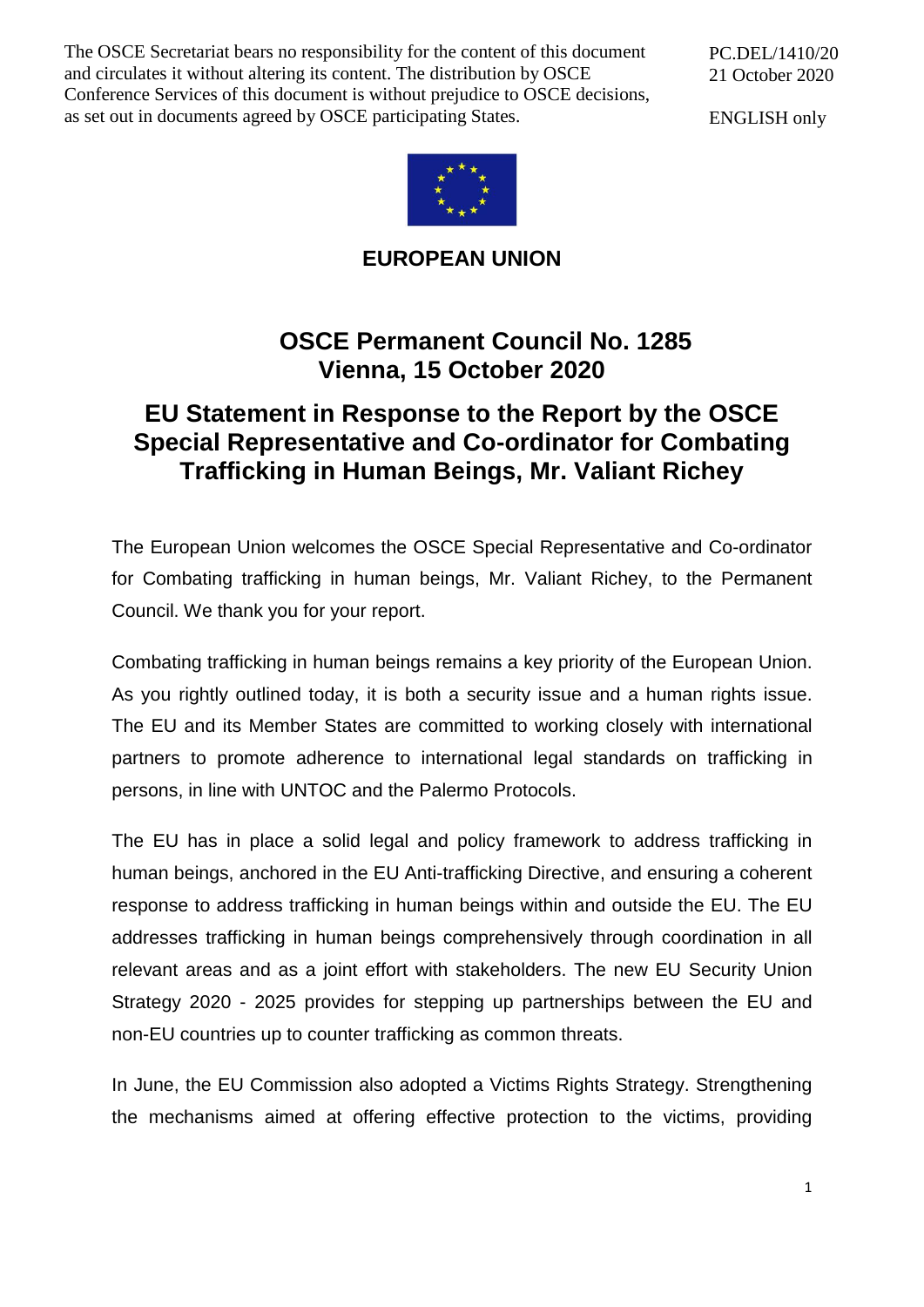

### **EUROPEAN UNION**

specific assistance to the most vulnerable categories of victims, and facilitating the victims' access to justice remain primary concerns.

We continue to support the "policy to practice" methodology implemented by your Office in assisting Participating States and Partners for Co-operation in the implementation of their OSCE anti-trafficking commitments. In this respect, the EU would like to express its appreciation for the comprehensive and ambitious strategy on prosecution launched this year, which combines policy recommendation and training programmes. We share many of the findings highlighted during the Alliance this year, including on the need for specialized prosecutors and policy units and on the importance of multi-agency cooperation and joint investigation teams. We also continue to support your work on financial investigation and your practical approach to it.

Moreover, we welcome your cooperation with Tech Against Trafficking and your joint study on how technology is used to prevent and combat trafficking in human beings. Exploring emerging trends in the field of trafficking in human beings should remain one of the priorities of your Office. Information and communication technology have rapidly changed the criminal landscape with traffickers adopting new modi operandi to recruit, control and exploit victims. To address these challenges, establishing broad cooperation framework fit for the digital era is crucial.

We also would like to insist on the importance of addressing the gender dimension of human trafficking. The new EU Gender Equality Strategy reiterates that the concerns of women and girls affected by trafficking have to be at the center of policy developments. A gender-sensitive approach is crucial to help better protect the victims, but also to increase the efficiency of the criminal justice response. Therefore,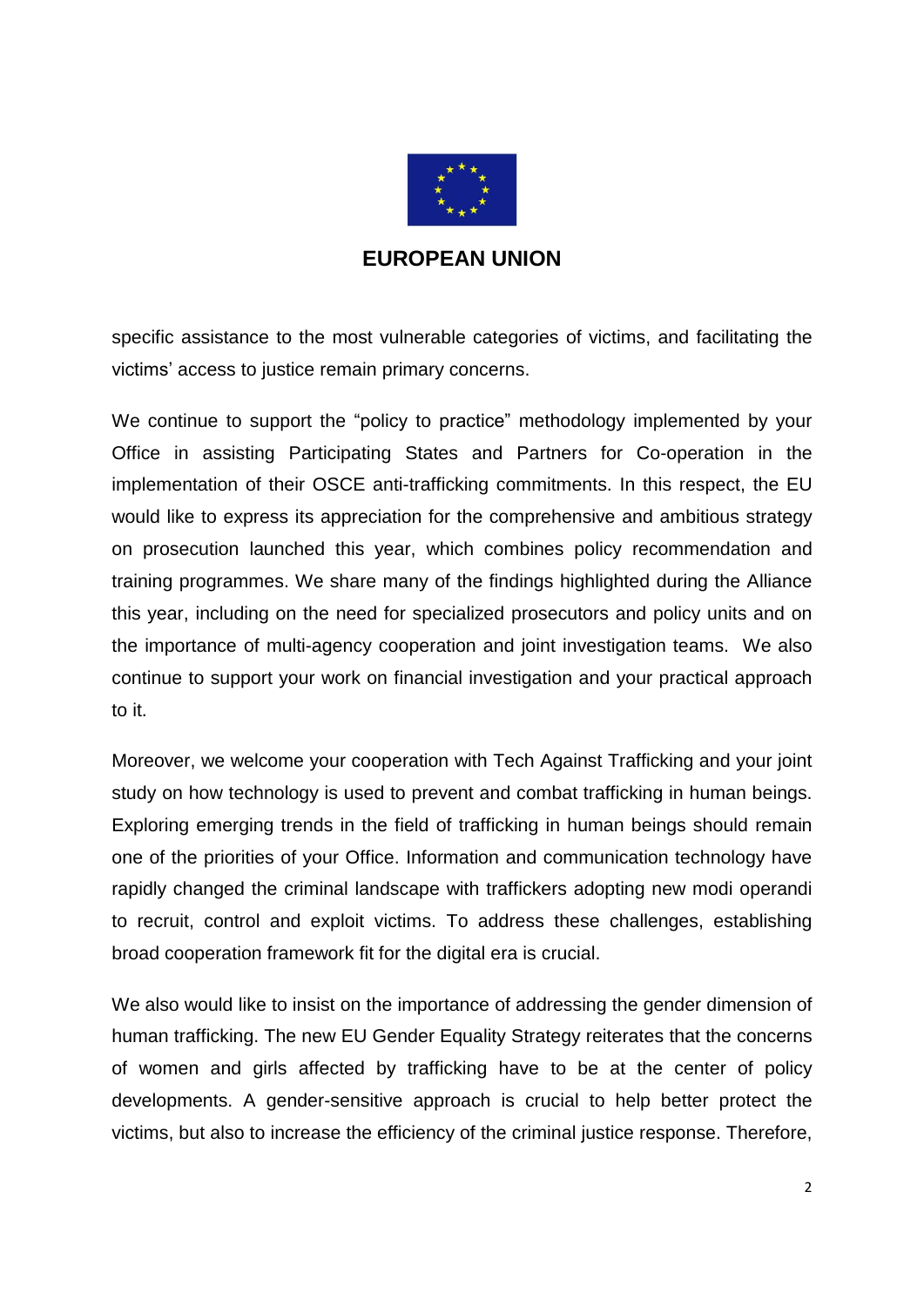

#### **EUROPEAN UNION**

we very much look forward to the outcome of your research and further initiatives in this field.

Finally, we commend your work to follow-up on the implementation of the 2018 MC Decision on strengthening efforts to prevent and combat child trafficking, including of unaccompanied minors.

The EU has always been a staunch supporter of partnerships to ensure effective cooperation and coordination of efforts in the fight against trafficking in human beings. Therefore, we welcome the work you carried out so far with respect to cooperation with UN bodies and with the Council of Europe on the one hand, and with the OSCE Institutions and Field Missions, on the other hand. Once again, we strongly commend the leadership role played by your Office as co-chair of the UN's Inter-Agency Coordination Group Against Trafficking (ICAT), which contributes to bridging the gap between global policy and regional anti-trafficking responses. We encourage you to focus on further strengthening coordination and partnerships, including with the UNODC, in order to promote full implementation of the Palermo Convention and its two additional Protocols.

Mr. Special Representative and Coordinator, we also thank you for your "Recommendations on short-term responses to COVID-19". As you rightly outlined, the Covid-19 pandemic has and will have consequences in the field of trafficking in human beings, as vulnerabilities are being compounded, new trafficking trends emerge and shelter may be harder to access. It is necessary to strengthen our responses to trafficking in human beings accordingly.

To conclude, we take a very positive view of your work in 2020 and thank you for your efforts. It is essential to continue to adopt a comprehensive approach when